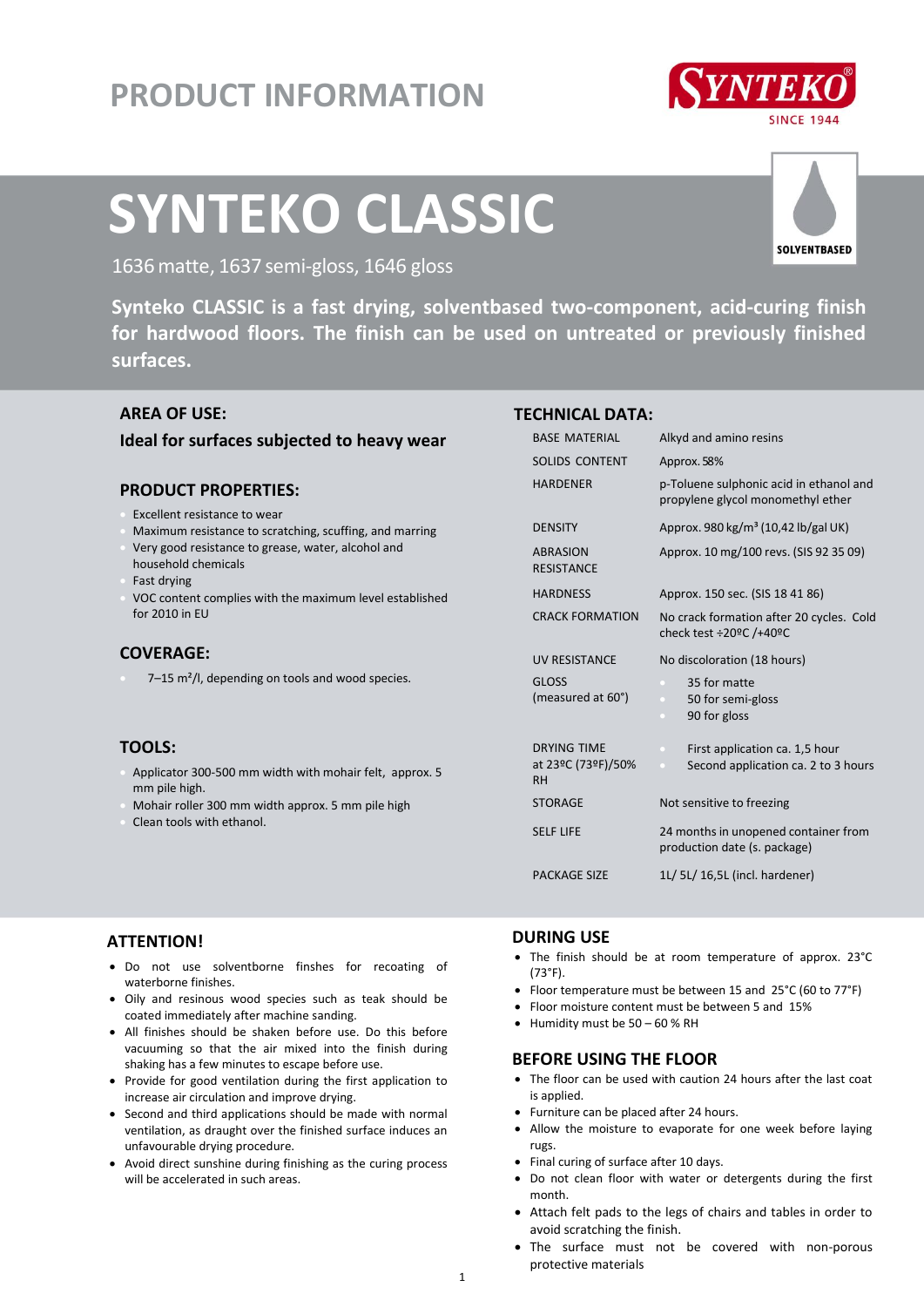# **I FINISHING OF UNFINISHED FLOORS OR FLOORS WHERE OLD FINISH MUST BE REMOVED**

#### **1. PREPARATION**

- Machine sand the surface to remove old treatments and impurities in the wood. The first sanding is made with a coarse sandpaper and high roller pressure.
- Make the floor surface as even as possible. If the floor is uneven in spots, sand locally to even out these areas.
- The final sanding is made with 120-150 grit sandpaper or screen, and with the lowest possible roller pressure. If roller pressure is too high, the soft springwood may be compressed. When moisture from the finish affects such softwood, it will raise the grain of the floor by swelling back to its original volume.
- Vacuum and tack the floor before applying the finish. Do not forget to remove dust on skirtings, windowsills, radiators, etc.

#### **2. MIXING AND POT - LIFE**

- Shake containers well before mixing.
- Add 1 part of Synteko Hardener 1647 to 10 parts of Synteko CLASSIC. Mixing can take place in plastic, glass or undameged enamelled vessel.
- Mix well but avoid forming air bubbles.
- The mixture can be used for 8 hours provided it is stored in a closed container.

#### **3. FINISHING**

- Apply the finish with brush, roller or applicator.
- After drying, an intermediate sanding with used 120 grit sandpaper should be made.
- Then vacuum thoroughly and apply the second coat.
- In case a third coat is required, follow the same procedure.
- Porous wood species like pine, spruce and beech require three coats of finish, whereas other wood species normally require two coats.

# **II TREATMENT OF PRE-FINISHED FLOORS**

#### **1. PREPARATION**

- First, clean the floor with Synteko REMOVER mixed in water.
- Then sand or screen the floor using a very fine paper (180-240 grit) or an abrasive pad until surface has turned matte.
- Vacuum thoroughly, and tack the surface using a cloth dampened with ethanol to completely remove all the dust.
- When the surface has been screened, an adhesion test should be done.
- First, a small area is coated with finish.
- After it has dried, scrape the area with the edge of a coin tests the adhesion. If the finish layer loosens, it did not adhere correctly, and complete sanding to bare wood is necessary.
- Do not use Synteko CLASSIC for recoating of waterborne finishes, 2-component solventborne polyurethane finishes or alkydbased finishes. Use Synteko 2-component, waterborne floor finishes for recoating such finishes.

#### **2. FINISHING**

Apply one or two coats of Synteko CLASSIC.

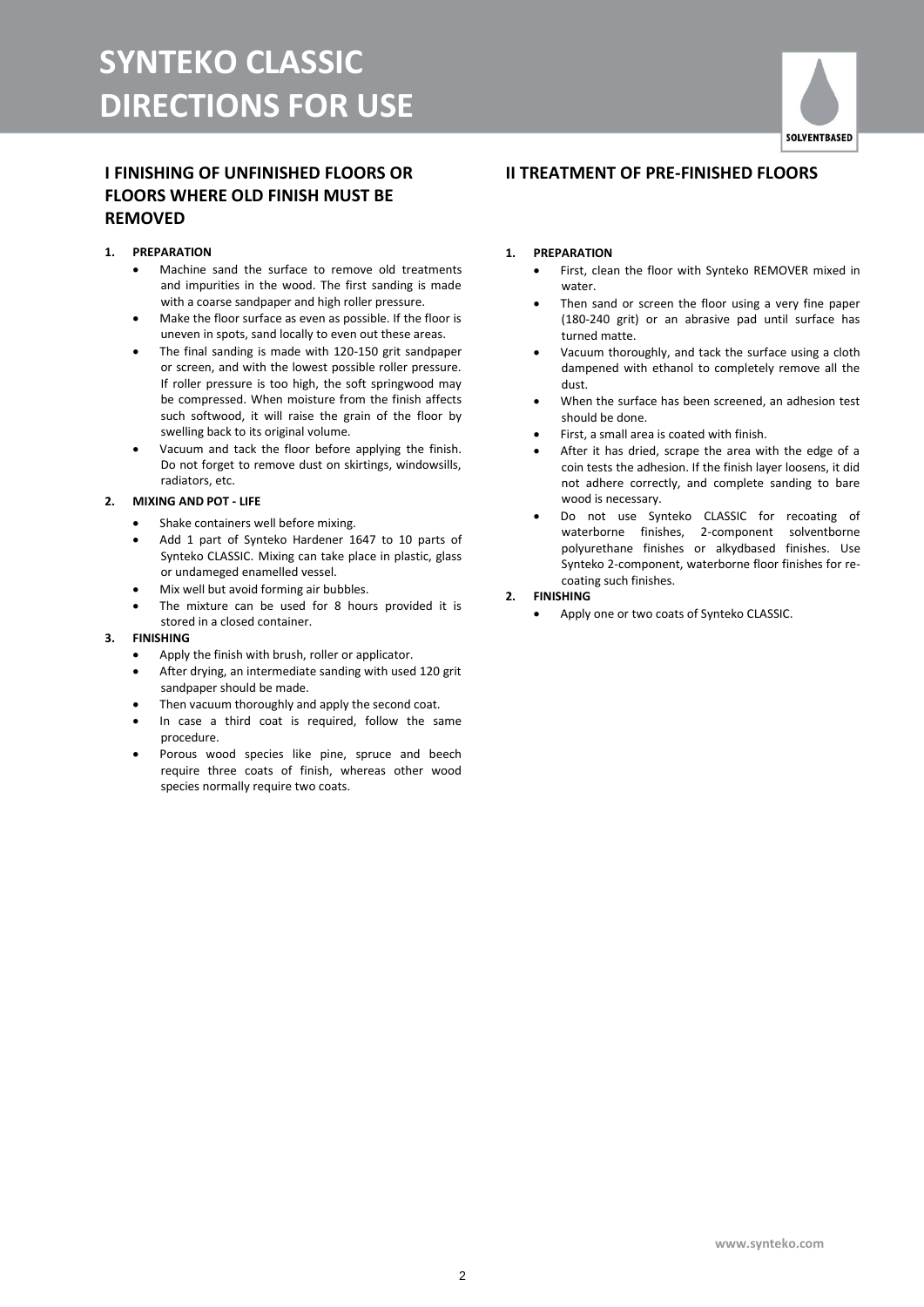# **SYNTEKO SOLVENTBASED FINISHES CARE AND MAINTENANCE**



Surfaces treated with Synteko floor finishes are easy to keep clean. Vacuum cleaning and, if necessary, mopping with a **Synteko SUPER CLEAN 1697** solution and a well wrung cloth is normally sufficient. Marks from rubber heels, shoe polish, lipstick, ink, etc. should be removed immediately with **Synteko REMOVER 1692** or with mineral spirits. Avoid scrubbing with coarse brush or strong detergents.

Periodic use of **Synteko NEWSHINE 1696** in high traffic areas will help to protect the floor. Synteko NEWSHINE 1696 can also be used to restore light scratch marks.

#### **HOW DO I USE SUPER CLEAN 1697?**

- 1. Vacuum or mop the floor to remove any dirt.
- 2. Prepare Synteko SUPER CLEAN as follows:
	- For normal cleaning, 1 part Synteko SUPER CLEAN to 50 parts water
	- For heavy cleaning, 2–3 parts Synteko SUPER CLEAN to 50 parts water
- 3. First, pour the water into a bucket. Never pour water directly onto a wood floor.
- 4. Dip a soft cloth or a sponge mop into the mixture and wring thoroughly before cleaning the floor.

Synteko SUPER CLEAN is suitable for wet mops and combimachines.

#### **HOW DO I USE NEWSHINE 1696?**

- 1. Before applying Synteko NEWSHINE make sure that the floor is clean.
- 2. Sweep, mop or vacuum the floor.
- 3. Old soap, grease, polish etc. should be removed by washing with water and Synteko REMOVER.
- 4. Apply Synteko NEWSHINE in a thin, even layer using a damp mop or a non-flocculent cloth.
- 5. Leave the floor to dry for app. 30 minutes before walking on it.

#### **HOW DO I USE REMOVER 1692?**

- 1. Vacuum or mop the floor to remove any dirt.
- 2. Prepare Synteko REMOVER as follows:
	- For normal cleaning, ½ 1 part Synteko REMOVER to 100 parts water
	- For heavy cleaning, 2–3 parts Synteko REMOVER to 100 parts water
- 3. Soak a cloth in the mixture; do not pour it directly onto the floor.
- 4. Wet mop, let the mixture act for a few minutes and then dry mop.
- 5. Further cleaning with 1 part vinegar to 9 parts water is recommended if sanding and recoating is to be done.
- 6. The floor must be completely dry before screening and recoating.

# **HEALTH & SAFETY INFORMATION**

FOR PROFESSIONAL USE ONLY! Detailed information and guidance is provided in our MSDS (Material Safety Data Sheet) www.synteko.com. The following only represents a selection of important information.

**Danger. Highly flammable liquid and vapour.** May cause long lasting harmful effects to aquatic life. Keep out of reach of children. If medical advice is needed, have product container or label at hand. Keep away from heat, sparks, open flames and hot surfaces. - No smoking. Keep container tightly closed. Do not get in eyes, on skin, or on clothing. Call a POISON CENTER or doctor/physician if you feel unwell. Keep cool. Dispose of contents and container in accordance with all local, regional, national or international regulations. Contains formaldehyde. May produce an allergic reaction. Safety data sheet available on request.

EU limit value for this product (cat. A/j): 550 g/l (2007) / 500 g/l (2010) This product (A+B mix) contains max 458 g/l VOC

*Our information is based on laboratory tests and is considered a guide in connection with choice of product and working method. As your working conditions are beyond our control, we do not assume any responsibility for the results. Our responsibility covers exclusively personal injury and damage to property, which actually have been proved subsequent to faults and defects inone of the products manufactured by us.*

> Producer: Sika Estonia OÜ, Estonia **www.synteko.com**

> > Date: 03.11.2014